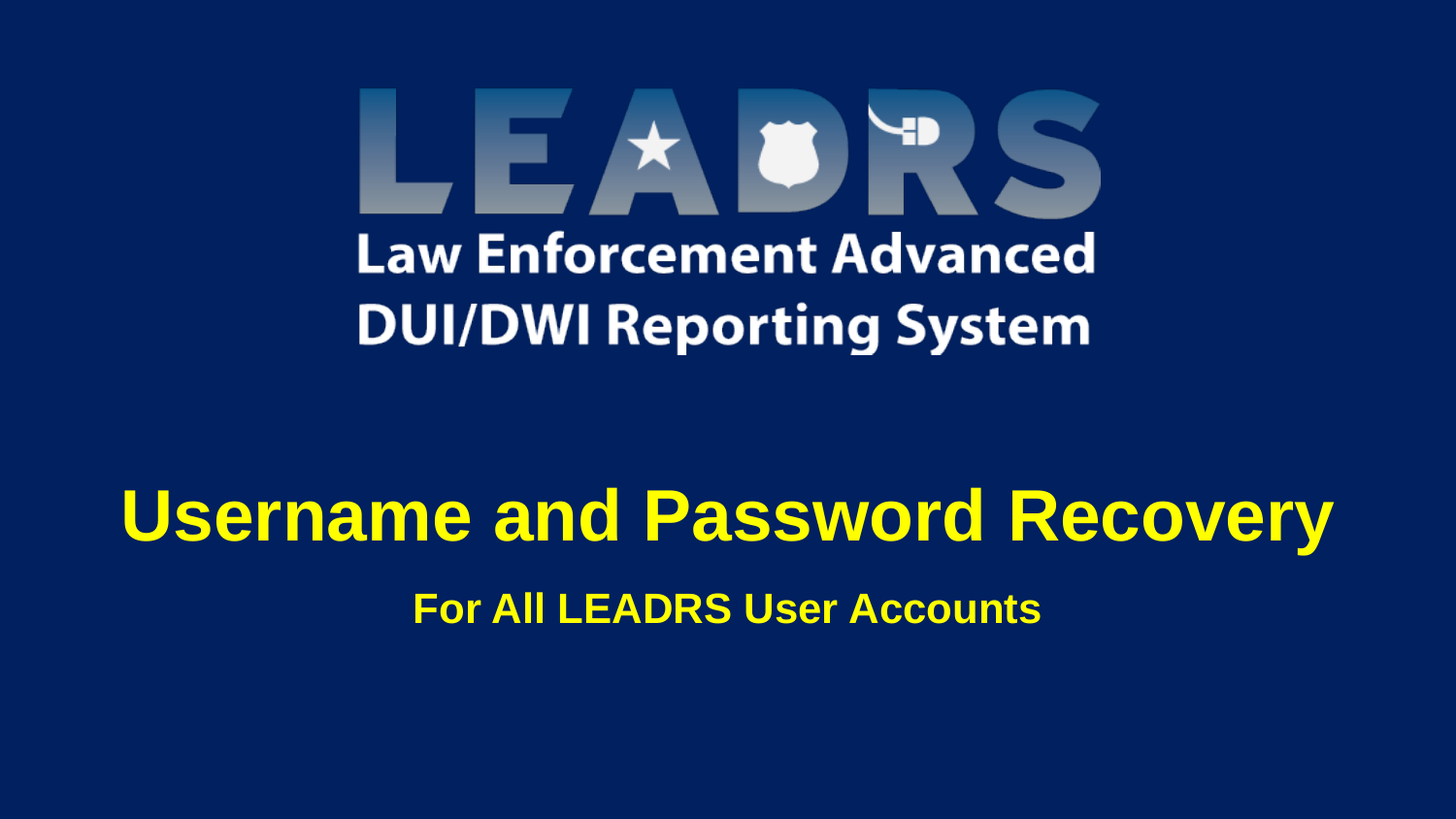## The username/password recovery process can start one of two ways:

# LEADRS

Law Enforcement Advanced **DUI/DWI** Reporting System

If you are certain you do not recall your Username and/or Password, click the blue "Forgot Username or Password" link.

| <b>Login to LEADRS.</b><br>Enter your username and password to access the online reporting system.<br><b>Username</b><br>Password<br>Sign In<br>Forgot Username or Password?<br>Your agency supervisor can setup new accounts or reset your password.<br>For other techincal support, contact the LEADRS team at<br>512-797-1047 or dwihelp@tmpa.org<br>Username/Password<br><b>Recovery Guide pdf</b><br>ame and Password Recover<br><b>Corporate Easthern Street Automobile</b> |  |  |
|-----------------------------------------------------------------------------------------------------------------------------------------------------------------------------------------------------------------------------------------------------------------------------------------------------------------------------------------------------------------------------------------------------------------------------------------------------------------------------------|--|--|
|                                                                                                                                                                                                                                                                                                                                                                                                                                                                                   |  |  |
|                                                                                                                                                                                                                                                                                                                                                                                                                                                                                   |  |  |
|                                                                                                                                                                                                                                                                                                                                                                                                                                                                                   |  |  |
|                                                                                                                                                                                                                                                                                                                                                                                                                                                                                   |  |  |
|                                                                                                                                                                                                                                                                                                                                                                                                                                                                                   |  |  |
|                                                                                                                                                                                                                                                                                                                                                                                                                                                                                   |  |  |
|                                                                                                                                                                                                                                                                                                                                                                                                                                                                                   |  |  |
|                                                                                                                                                                                                                                                                                                                                                                                                                                                                                   |  |  |

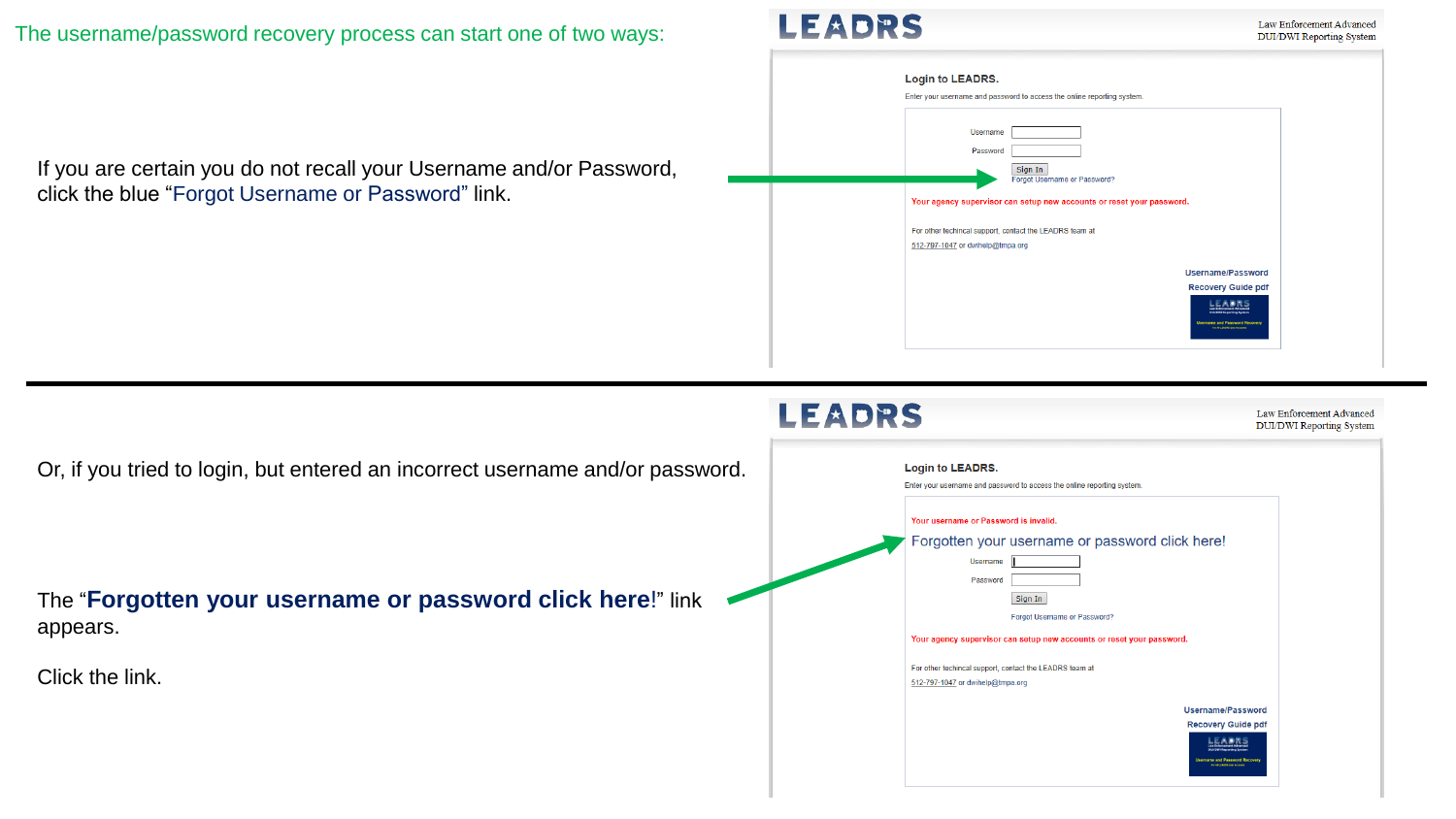## **Forgot Password?**

## **Account Recovery**

If you have forgotten your username / password and have an email address on file, please enter it below if it is valid you will be asked to answer your security question if this is validated a new temporary password will be emailed to you which you can use to login. You can also contact your local agency superviser/administrator who can change it for you.

If you have NOT entered a password recovery question then please contact your Administrator first to have them reset your password.

### **Account Recovery Email**

Email:

Validate Email

## No Email Address on File?

If you do not have an email address on file please call LEADRS support: 512-797-1047 (this is a 24hr support pager)

Back to the Login Page

The Account Recovery page appears.

In the email box, input the email address associated with your LEADRS account.

### Select "Validate Email"

# **Account Recovery Email**

Email: loedoe2388@gmail.co ×

**Validate Email** 

There may be an odd occasion where you forgot which email address is associated with LEADRS or it has been more than two years since you logged into your account and there is no email account on file. If that is the case, contact one of your agency administrators (any supervisor) and they can update your account for you.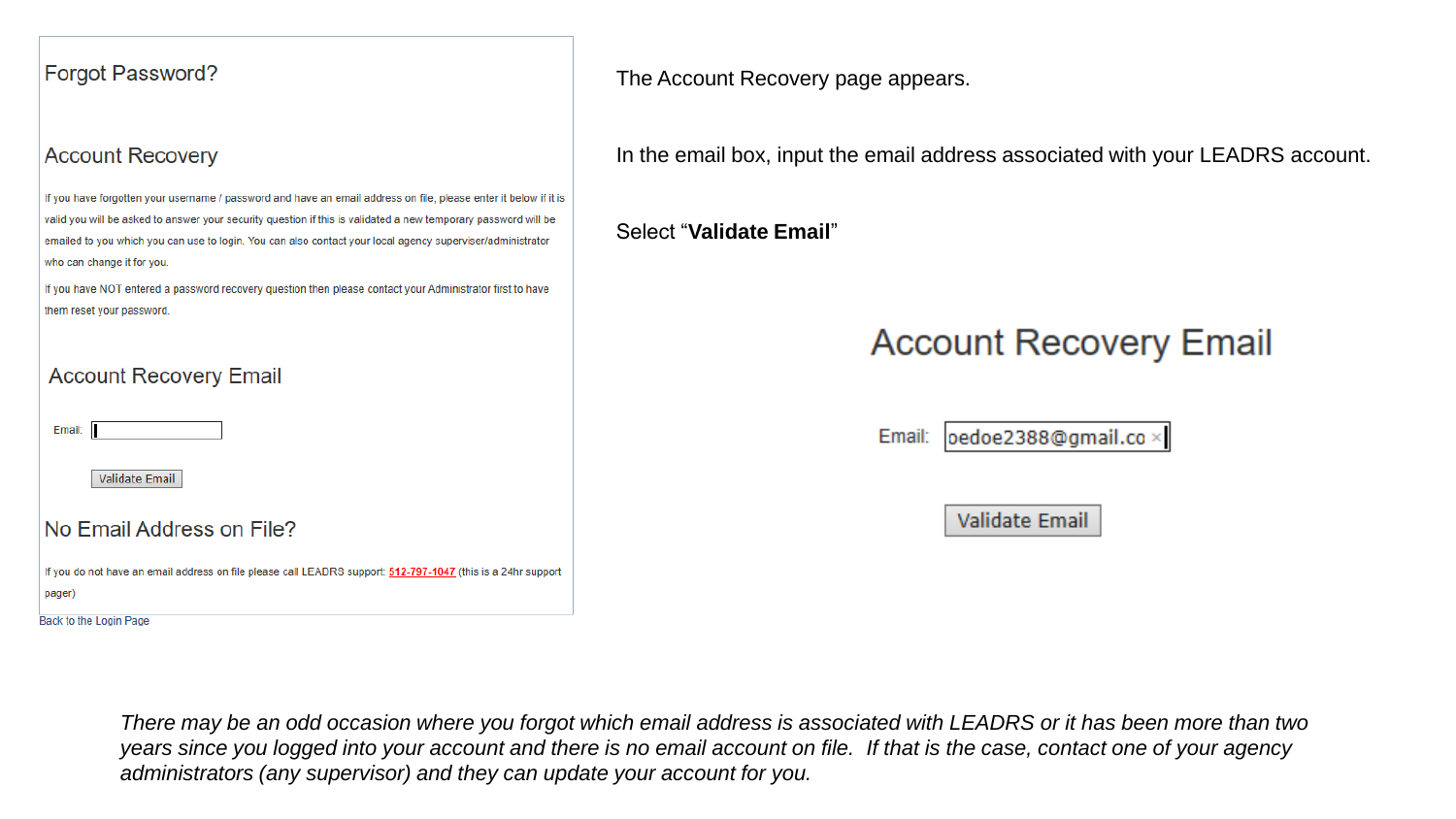#### Forgot Password?

#### **Account Recovery**

If you have forgotten your username / password and have an email address on file, please enter it below if it is valid you will be asked to answer your security question if this is validated a new temporary password will be emailed to you which you can use to login. You can also contact your local agency superviser/administrator who can change it for you.

If you have NOT entered a password recovery question then please contact your Administrator first to have them reset your password.

#### **Password Reset Question**

|           | In what city were you born? |
|-----------|-----------------------------|
| Question: |                             |
|           |                             |
| Answer:   | $\star$                     |
|           | Generate Password           |
|           | Back to the Login Page      |

Forgot Password?

#### **Account Recovery**

If you have forgotten your username / password and have an email address on file, please enter it below if it is valid you will be asked to answer your security question if this is validated a new temporary password will be emailed to you which you can use to login. You can also contact your local agency superviser/administrator who can change it for you.

If you have NOT entered a password recovery question then please contact your Administrator first to have them reset your password

Thank you, you should receive an email shortly containing your password.

#### **Password Reset Question**



Your Password Reset Question appears.

In the text box provided, input the answer. Remember, the answer is case and character count specific, so if you capitalized the first letter to the answer when you created it, make sure it is capitalized here.

> Answer: Anytown

### Select "**Generate Password**"

If your answer does not match, contact one of your agency administrators (any supervisor) and they can update your account for you.

Sorry! your answer doesnt match

 $\mathbf{\times}$ 

If your answer matches, you will see this yellow banner.

The system has automatically generated and sent you an email with your username, a temporary password, and a link to the LEADRS website.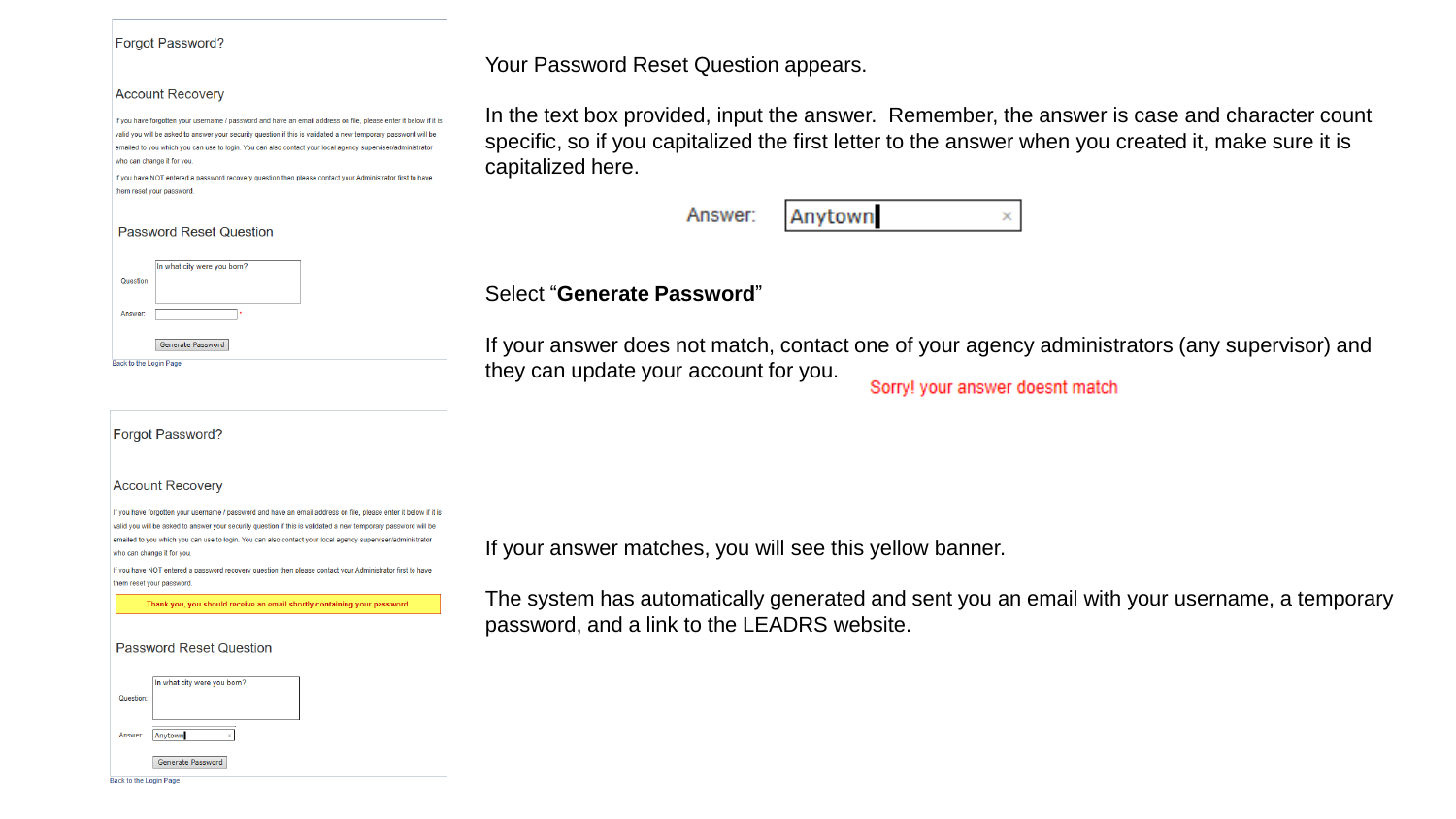Emails come from LEADRS Support with LEADRS Information in the subject line.

If you do not see the email in your inbox, check your spam or junk folder.

If the do not receive the email at all, as in after several minutes, contact one of your agency administrators (any supervisor) and they can update your account for you so you can get to work.

*Make sure to notify your agency's IT department to make sure their filters are set to allow LEADRS emails to come through.*

# LEADRS Information Inbox x

LEADRS Support <support@leadrs.org> to me  $\sim$ 

Your LEADRS account info is as follows: Username: jdoe2388 Password: v|tw]lx

Click on the following link to login now: https://texas.leadrs.org

Thank you for choosing LEADRS.

The body of the email contains your username and a temporary password.

Notice that the password is made of various letters and symbols. Sometimes it is difficult to decipher which symbols they might be. A good practice would be to use your cursor and mouse to highlight the password, then right click, and save it.

# Password: vitwilx

When you click the link, it takes you to the LEADRS login page.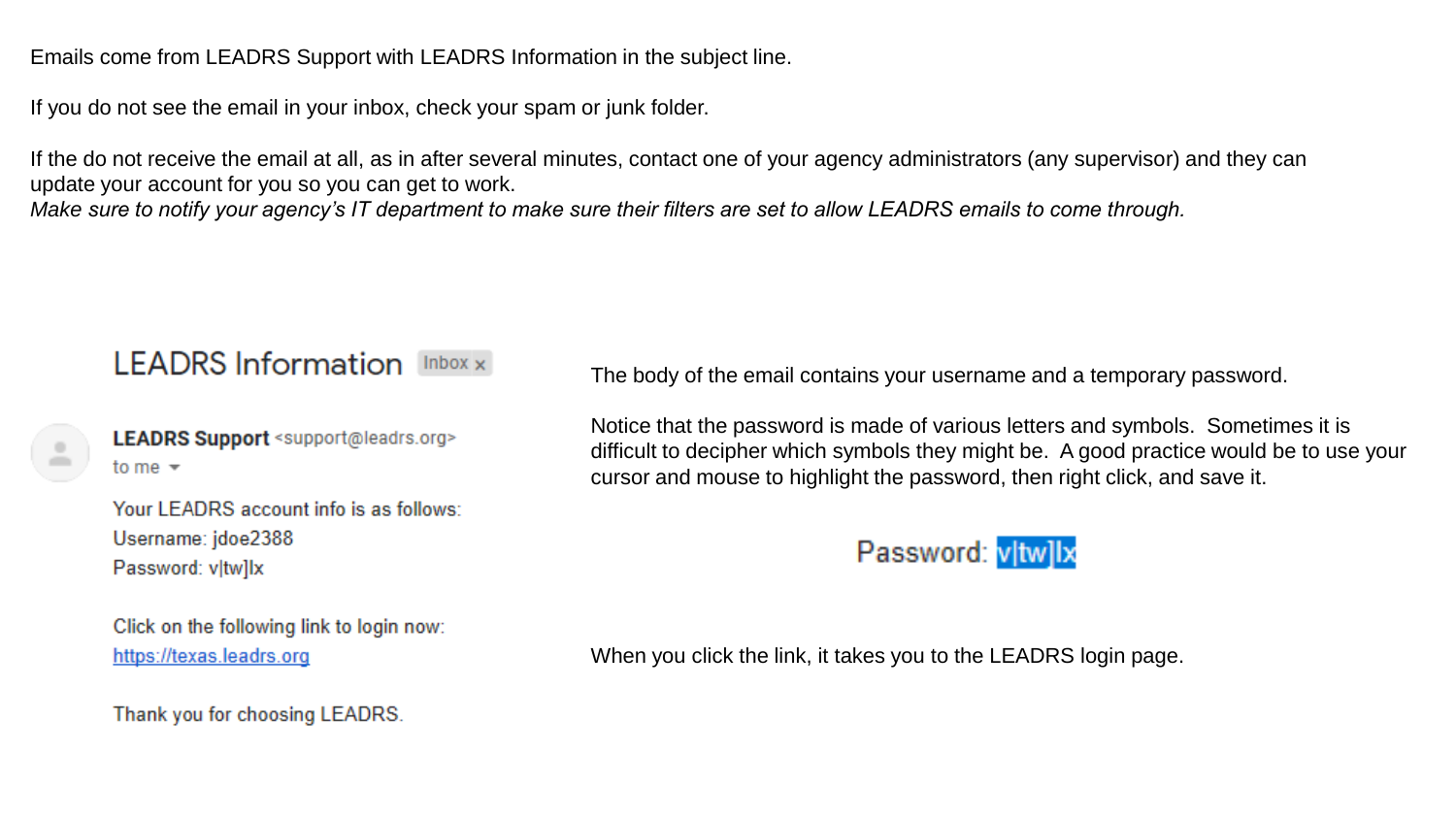# LEADRS

Law Enforcement Advanced **DUI/DWI** Reporting System

| Enter your username and password to access the online reporting system. |                                                                       |
|-------------------------------------------------------------------------|-----------------------------------------------------------------------|
|                                                                         |                                                                       |
| <b>Username</b>                                                         | joedoe2388                                                            |
| Password                                                                | $.$                                                                   |
|                                                                         | Sign In                                                               |
|                                                                         | Your agency supervisor can setup new accounts or reset your password. |
| For other techincal support, contact the LEADRS team at                 |                                                                       |
| 512-797-1047 or dwihelp@tmpa.org                                        |                                                                       |

| Login                      |                                                        |
|----------------------------|--------------------------------------------------------|
| <b>Reset Password</b>      |                                                        |
|                            | Enter the following information to reset your passweed |
| Hi jdoe2388                |                                                        |
| Old or Temporary Password: |                                                        |
| New Password:              |                                                        |
| Confirm New Password:      |                                                        |
|                            | <b>Reset Password</b>                                  |
| Back to Login              |                                                        |

On the login page, input your username, then on the password field, place the cursor, right click, and paste the temporary password into the space.

Be careful not to add an additional space. The system will recognize it and not allow you to proceed.

If you continue to receive an error message, contact one of your agency administrators (any supervisor) and they can assist you.

On the Reset Password page, in the Old or Temporary Password field, place the cursor, right click, and paste the temporary password into the space.

In the New Password field, create a new password that meets these password complexity requirements.

> -A minimum of eight characters in length -At least one capital letter -At least one number -At least one non-alphanumeric special character

Confirm the password.

Select "**Reset Password**."

If successful, you will see this message.

| Login                 |                                                                                            |  |
|-----------------------|--------------------------------------------------------------------------------------------|--|
| <b>Reset Password</b> |                                                                                            |  |
|                       | Thank you. Your password has been updated successfully. Please login again to<br>continue. |  |

**Back to Login**